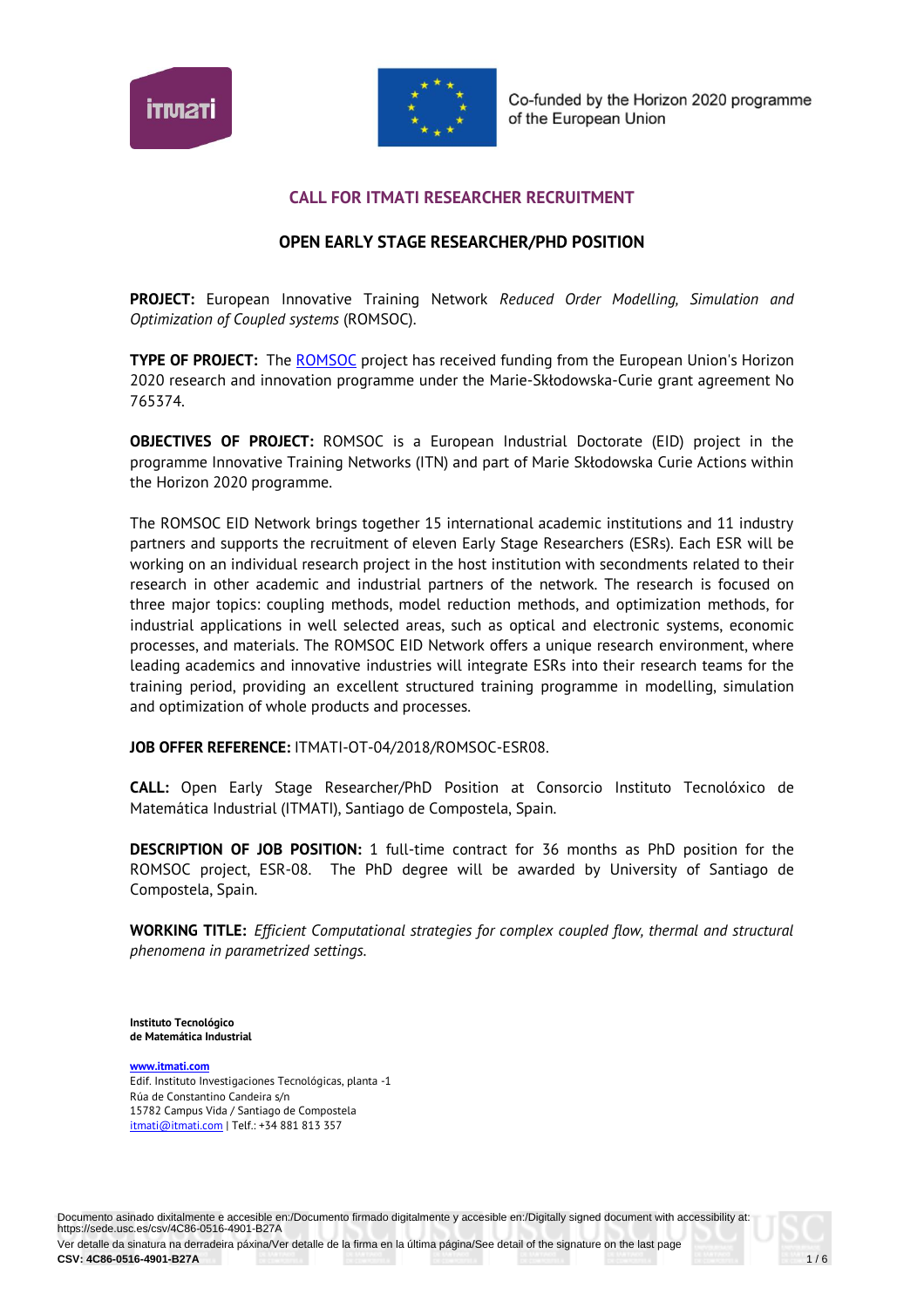



**WORKING OBJECTIVES:** Present and future efforts in simulation-based sciences are dedicated to hierarchies of complex multi-physics problems, as well as parameterized systems characterized by multiple spatial and temporal scales. New ROM methodologies are required for coupled and parameterized problems in industrial and medical sciences. This concerns in particular fluidstructure interactions and thermo-fluid-dynamics and the use of these reduced models for Fluidthermal phenomena.

Objectives:

- (i) The numerical simulation of the evolution of the fluid will be carried out using a turbulence and multi-phase model. A transport passive scalar phenomenon will also be modelled in the problem.
- (ii) Modelling and simulation of 3D thermal-fluid-structure phenomena.
- (iii) Numerical simulation will be performed on free or commercial software packages of proven quality.
- (iv) Reduced order modelling (computational, geometrical and parametric) for hierarchies of coupled multi-physics problems.
- (v) Construction of test cases and carrying out numerical experiments.

Expected Results:

- (i) New model reduction methods for coupled systems of fluid-structure interactions and thermo-fluid-dynamics.
- (ii) Error estimators for such coupled systems.
- (iii) Computational model reduction software.

**PRINCIPAL INVESTIGATOR:** Dr Peregrina Quintela Estévez (Primary Supervisor), Professor of Applied Mathematics of the University of Santiago de Compostela and affiliated researcher of ITMATI.

**CANDIDATES PROFILE:** Master degree (or equivalent) in Mathematics, Mathematical, Aeronautical, Mechanical, Civil, Nuclear Engineering, Scientific Computing or other related disciplines. We seek excellent open-minded and team-spirited PhD candidates who will get unique international, interdisciplinary and inter-sectoral training in scientific and transferable skills by distinguished leaders from academia and industry.

**ELIGIBILITY:** The candidate recruited in the ROMSOC project must be in the first four years from the date when the candidate obtained the degree entitling him or her to embark on a doctorate (e.g. master degree). No doctoral degree has been awarded during these four years. The candidate must not have resided or carried out her/his main activity (work, studies, etc.) in the host country for more than 12 months in the 3 years immediately prior to the recruitment date. Compulsory

**Instituto Tecnológico de Matemática Industrial**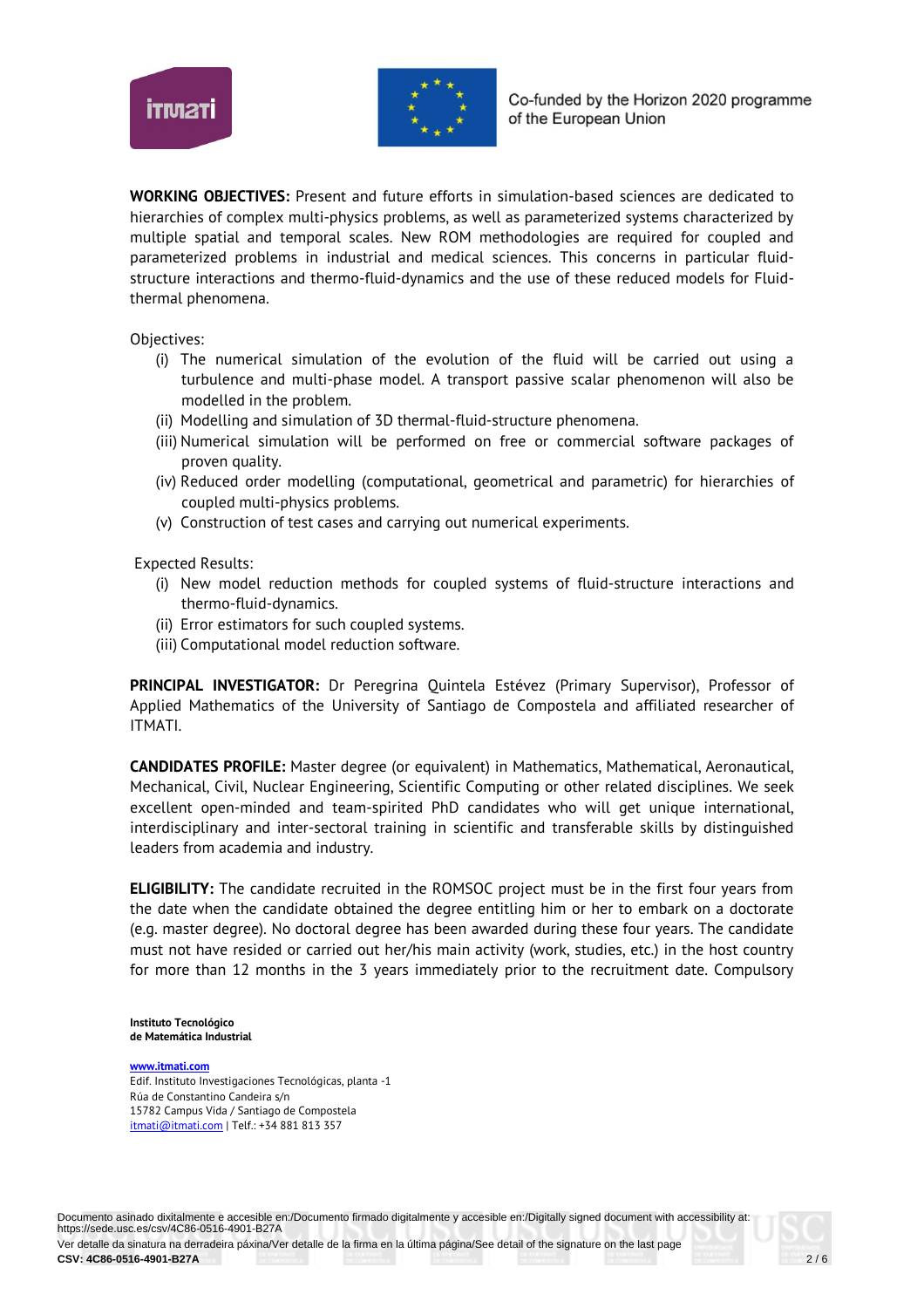



national service, short stays such as holidays, and time spent as part of a procedure for obtaining refugee status under the Geneva Convention are not taken into account. The candidate must work exclusively for the project during the employment contract. The candidate must fulfil the conditions to be admitted in the PhD programme indicated in the job vacancy. Tuition fees will be covered by the fellowship. These conditions must be fulfilled at the starting date of the contract. The starting date for each position is tentative. More details can be found in the Guide for Applicants to the H2020 Programme Marie Skłodowska-Curie Actions - Innovative Training Networks (ITN).

## **REQUIREMENTS:**

- Experience in numerical solution of differential equations, tensor analysis, and model order reduction.
- **Programming skills in object oriented languages as well as Python/Matlab.**
- **Strong interest in interdisciplinary scientific work.**
- Ability to work independently and as part of a team.
- Strong motivation to pursue a PhD degree.
- **Preferred qualifications include excellent grades, research talent (as proven by the master** thesis), affinity with mathematical modelling and simulation in engineering applications, and personal ambition.
- Excellent command of English, together with good academic writing and presentation skills.

## **MERITS AND REQUIREMENTS TO BE ASSESSED:**

- Training according candidates profile and requirements: *40 points, all contributions must be documented.*
- Knowledge and specific experience according requirements: *35 points, all contributions must be documented*.
- Personal interview: *25 points*. Candidates achieving the best assessments according to the above criteria will be called to a personal interview in which letters of recommendation to their application will be considered. At least the three most highly valued candidates will be interviewed.

**Instituto Tecnológico de Matemática Industrial**

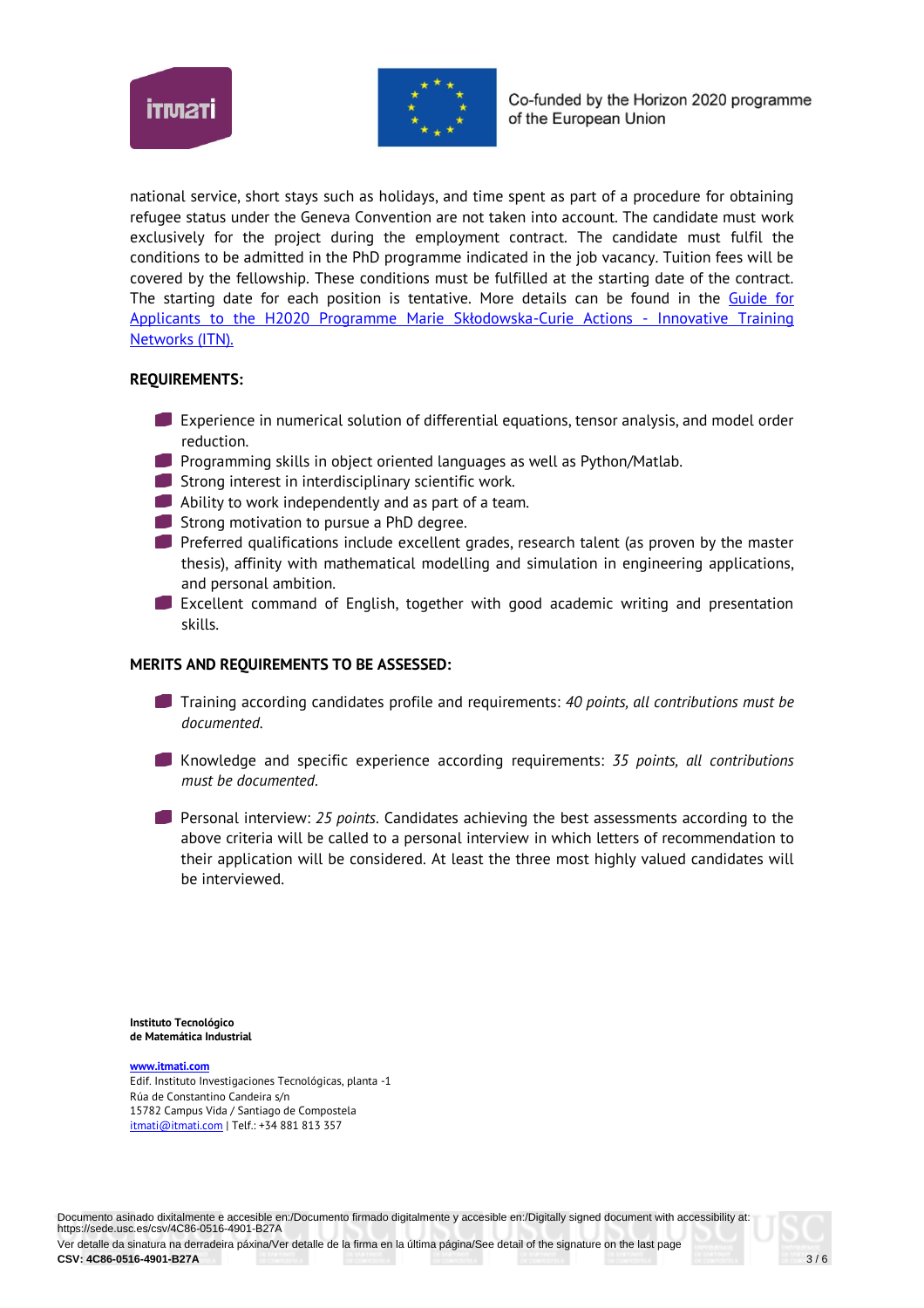



**CONDITIONS:** A contract will be carried out for the specific project or service.

- **The Marie Skłodowska-Curie programme offers highly competitive and attractive salaries.** Gross and net amounts are subject to country specific deductions as well as individual factors and will be confirmed upon appointment.
- IJ Gross monthly salary: the gross monthly salary result from deducting all compulsory employer social security contributions will be 2,241.20  $\epsilon$  in 12 payments, in accordance with current Spanish legislation. This amount will be increased with the corresponding mobility allowance, and the family allowance depending of the family status of the researcher recruited.
- Starting date: 1st of April 2018, subject to the granting of funds to carry out the project.
- End date: March  $51<sup>th</sup>$ , 2021, whenever the project availability allows.
- **Full time position.**

**WORKPLACE:** Technological Institute for Industrial Mathematics (ITMATI), Campus Vida of the Universidade de Santiago de Compostela, Santiago de Compostela (Spain). The PhD candidate will spend secondments for technical and scientific training at Danieli Officine Meccaniche SPA (Italy) and SISSA, International School for Advanced Studies, Trieste (Italy).

## **SUBMISSION OF APPLICATIONS:**

People interested in this contract must send their applications by March 18, 2018. Application should include a motivation letter, a cover letter summarizing the applicant's career (general training and experience to be assessed, as well as additional merits referred to in the call), a detailed CV (with mobile phone and email), certificates, list of MSc courses and grades, copy of the master thesis, letters of recommendation to their application, etc. Applicants, that apply for more than one individual research project of the European Innovative Training Network ROMSOC, should indicate the order of preference (e.g. 1st, 2nd and 3rd choice).

To ensure the equality of opportunities we strongly encourage women with the appropriate qualifications to apply. If equally qualified, handicapped applicants will be preferred.

All documentation must be sent to the following email address  $\frac{ifmatic/limit}{if{math>limit}}$  indicating the job offer reference ITMATI-OT-04/2018/ROMSOC-ESR08 in the "subject" of the email. The receipt of requests will be confirmed by email.

**EVALUATION COMMITTEE:** Submitted applications will be evaluated by an Evaluation Committee appointed for the purpose of this call. The Evaluation Committee will be published at the end of the evaluation period jointly with the call resolution.

**Instituto Tecnológico de Matemática Industrial**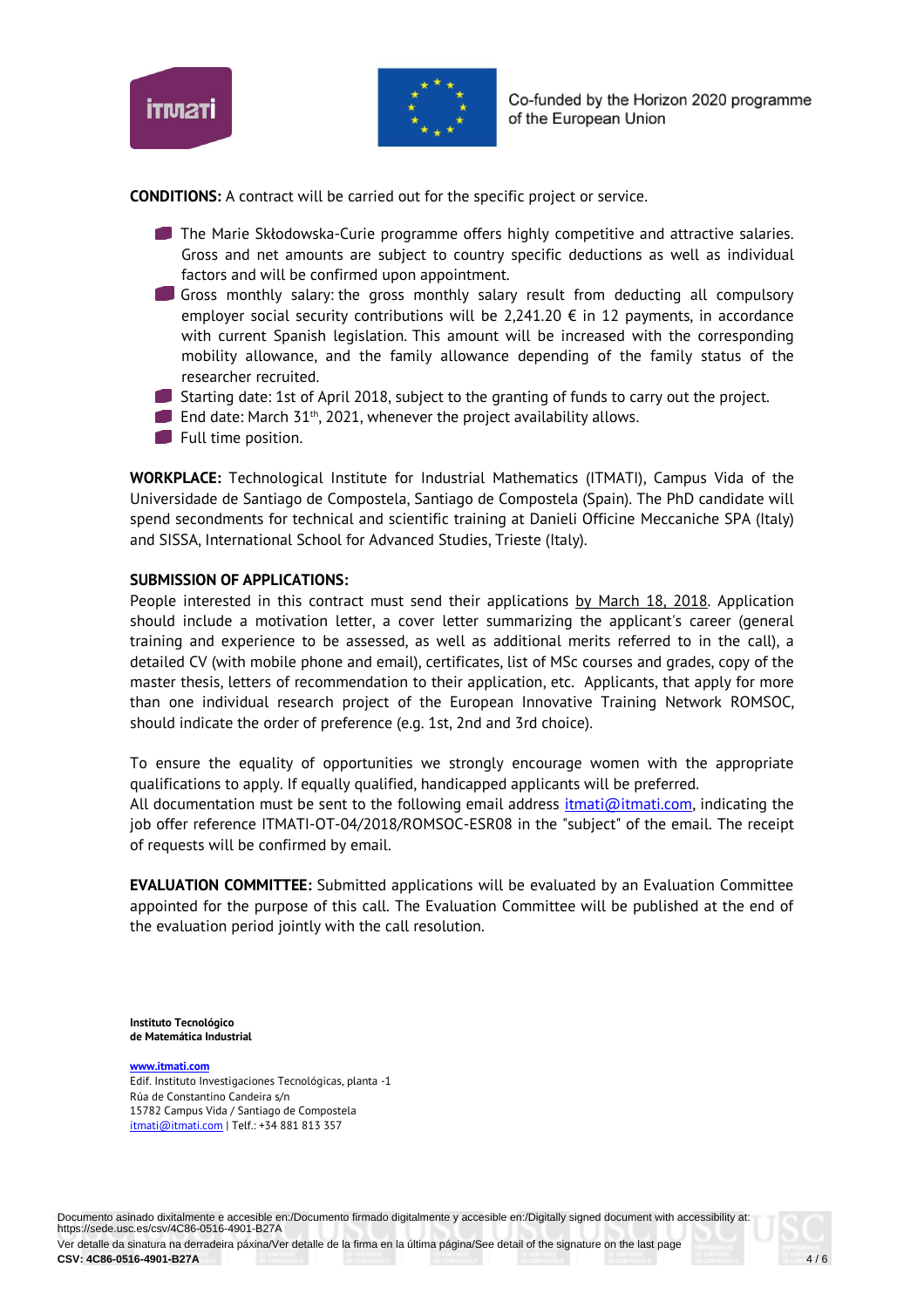



Co-funded by the Horizon 2020 programme of the European Union

#### **DEADLINES AND RESOLUTION:**

Reception of applications: until March 18, 2018. Evaluation of applications and personal interviews: from 19<sup>st</sup> to 28<sup>nd</sup> March 2018. Resolution of the call: March 2018.

#### **WAITING LIST:**

After the resolution of this call, candidates who have not been selected but meet the requirements laid down therein will automatically become part of a "waiting list" for this call in order of merit, according to the requirements established in the call. This "waiting list" will be published the same day as the resolution of the call, and will remain in force during the full project lifetime. If it deems it appropriate, the Evaluation Committee of this call may make use of the "waiting list" provided that any researcher leaves the project voluntarily, and for the entire project duration.

All information on this call, as well as its resolution, will be published on the ITMATI website: http://www.itmati.com/.



Peregrina Quintela Estévez Director of ITMATI

**Instituto Tecnológico de Matemática Industrial**

**www.itmati.com** Edif. Instituto Investigaciones Tecnológicas, planta -1 Rúa de Constantino Candeira s/n 15782 Campus Vida / Santiago de Compostela itmati@itmati.com | Telf.: +34 881 813 357

Documento asinado dixitalmente e accesible en:/Documento firmado digitalmente y accesible en:/Digitally signed document with accessibility at: https://sede.usc.es/csv/4C86-0516-4901-B27A Ver detalle da sinatura na derradeira páxina/Ver detalle de la firma en la última página/See detail of the signature on the last page CSV: 4C86-0516-4901-B27A